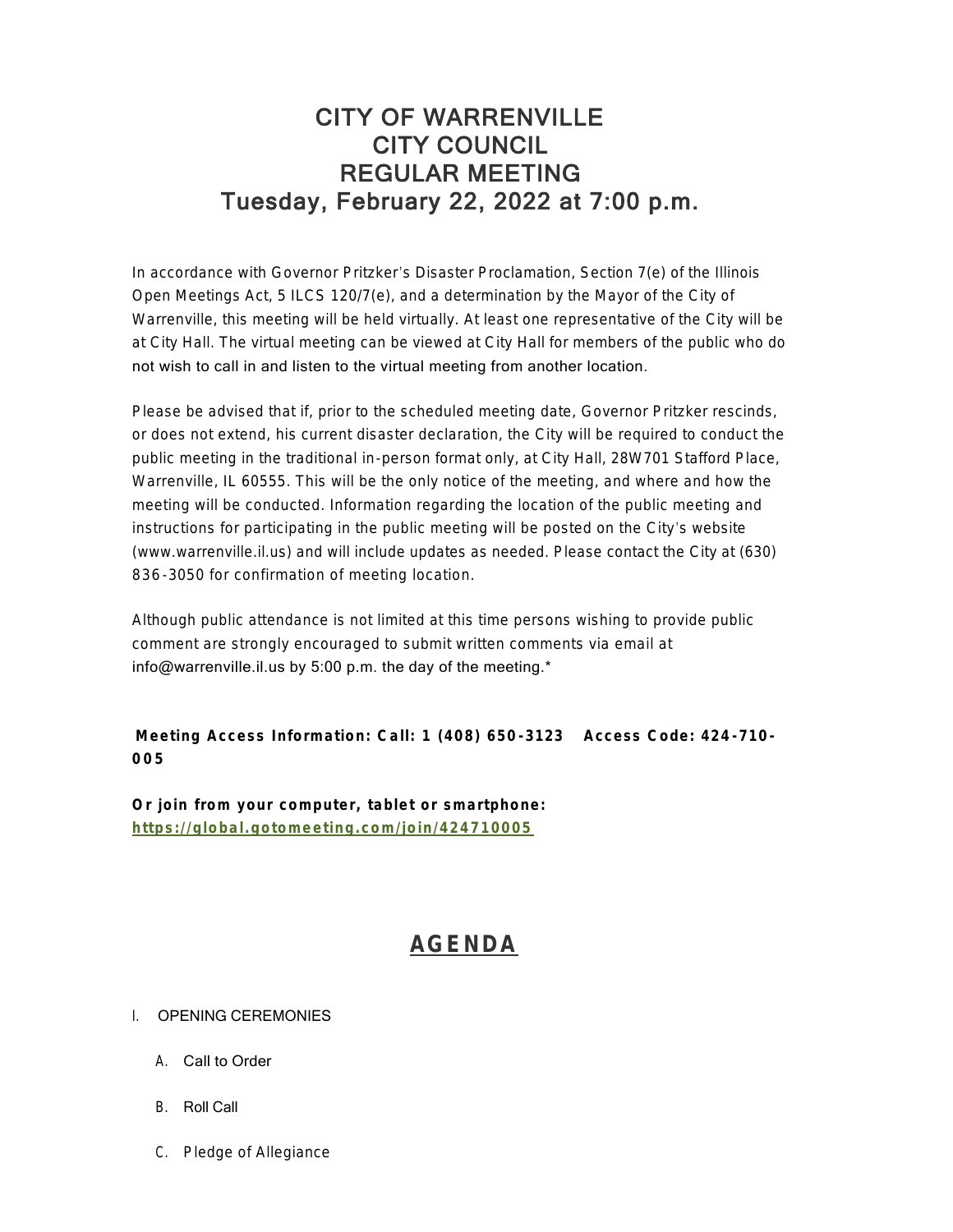- D. [Proclamation in support of Engineers Week, February 20](https://www.warrenville.il.us/DocumentCenter/View/18760/ID-Proclamation---Engineers-Week-2022-PDF)  26, 2022
- E. [FY 2023 Budget Presentation from Community Development Department](https://www.warrenville.il.us/DocumentCenter/View/18761/IE-CD-FY-2023-Work-Plan-and-Budget-Presentation-PDF)
- II. CITIZENS COMMENTS
- III. OFFICIALS AND STAFF COMMENTS
	- A. Mayor
	- B. Clerk
	- C. Treasurer
	- D. Aldermen
	- E. Administrator
	- F. Attorney
- IV. APPROVAL OF AGENDA [\(SUMMARY\)](https://www.warrenville.il.us/DocumentCenter/View/18759/02-22-22-Summary-PDF)
	- [A.](https://www.warrenville.il.us/DocumentCenter/View/18783/02-22-22--Agenda-with-Rev-OMA-Language-PDF) [Approve Agenda for the February 22, 2022, City Council regular meeting](https://www.warrenville.il.us/DocumentCenter/View/18783/02-22-22--Agenda-with-Rev-OMA-Language-PDF)

### V. APPROVAL OF MINUTES

- A. [Approve minutes of the February 7, 2022, City Council regular meeting](https://www.warrenville.il.us/DocumentCenter/View/18762/VA-02-07-22_Council-Regular-Meeting-Minutes-PDF)
- B. Approve minutes of the February 7, 2022, City Council closed session meeting

C. A[pprove minutes of the February 14, 2022, Public Works and Infrastructure](https://www.warrenville.il.us/DocumentCenter/View/18763/VC-02-14-22-PWIC-Minutes-PDF)  Committee meeting

### VI. CONSENT AGENDA – OMNIBUS VOTE

A. [Accept Public Works and Infrastructure Committee recommendation, waive second](https://www.warrenville.il.us/DocumentCenter/View/18764/VIA-O2022-02-Approving-Purchase-of-Excavator-through-Sourcewell-and-Authorizing-Disposition-of-Surplus-Property-PDF)  reading, and pass ordinance O2022-02, approving the purchase of an excavator from Atlas Bobcat, LLC, in the amount of \$119,935, and authorizing the disposition of surplus personal property

B. [Accept staff recommendation and pass resolution R2022-03, approving a three-year](https://www.warrenville.il.us/DocumentCenter/View/18765/VIB-R2022-03-Approving-Agreement-with-Five-Alarm-Fireworks-for-July-4-2022-2024-Fireworks-Displays-PDF)  agreement with Five Alarm Fireworks for an Independence Day fireworks display on July 4, 2022, 2023, and 2024, in the annual amount of \$24,000, and authorizing Mayor Brummel to execute the agreement

C. Accept Senior Civil Engineer Hocking's recommendation and pass resolution R2022-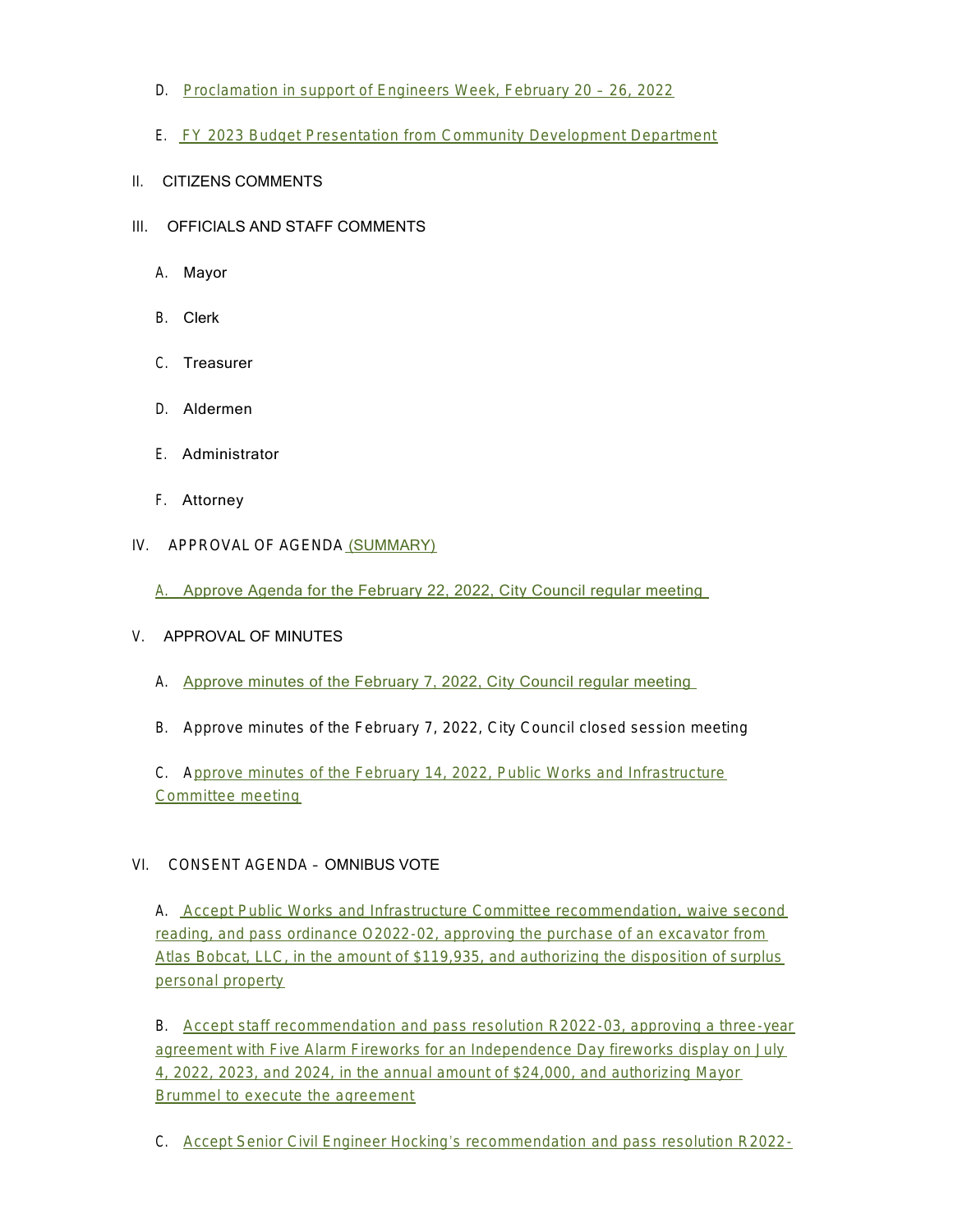04, approving the reduction of the public improvements security bond for the Lexington Trace project

D. Accept Public Works and Infrastructure Committee recommendation and pass res[olution R2022-05, approving the engineering agreement with Baxter and Woodman,](https://www.warrenville.il.us/DocumentCenter/View/18767/VID-R2022-05-Approving-Agreement-with-Baxter-Woodman-for-Phase-I-Engineering-Route-59-Paths-PDF)  Inc., for the preliminary phase I engineering design of the Route 59 multi-use paths project, in the amount of \$104,833

E. [Accept Public Works and Infrastructure Committee recommendation and pass](https://www.warrenville.il.us/DocumentCenter/View/18768/VIE-R2022-06-Approving-Change-Order-No-1-to-Contract-with-FER-PAL-for-Watermain-Lining-PDF)  resolution R2022-06, approving Change Order No. 1 to the FER-PAL Construction USA, Inc. contract for water main pipelining in the amount of \$3,500

F. [Accept Public Works and Infrastructure Committee recommendation and pass](https://www.warrenville.il.us/DocumentCenter/View/18769/VIF-R2022-07-Approving-Change-Order-No-1-to-Contract-with-Benchmark-Construction-Co-Inc-for-Sewer-Pipelining-PDF)  resolution R2022-07, approving Change Order No. 1 to the Benchmark Construction Co., Inc. contract for Lakeview Drive and River Oaks Drive storm sewer pipelining in the amount of \$7,560

G. Accept staff recommendation and approve the City of Warrenville Fireworks and Pyr[otechnics Permit for Five Alarm Fireworks for an Independence Day fireworks display](https://www.warrenville.il.us/DocumentCenter/View/18770/VIG-Fireworks-Permit-Application-2022---5-Alarm-Fireworks-Redacted-PDF)  on July 4, 2022

 H. Accept Public Works and Infrastructure Committee recommendation and authorize staff [to advertise for bids for the CY 2022 Road Program Project prior to formal approval](https://www.warrenville.il.us/DocumentCenter/View/18771/VIH-CY2022-Road-Program-Req-Auth-Bid-Memo-2022-02-09-PDF)  of the FY 2023 Budget

I. Accept Public Works and Infrastructure Committee recommendation and approve th[e designation of Aldermanic Liaisons as presented in the City Council Committees and](https://www.warrenville.il.us/DocumentCenter/View/18772/VII-CC-Committee-List-021422-PDF)  Aldermanic Liaison Assignments list

J. [Accept Public Works and Infrastructure Committee recommendation and direct staff](https://www.warrenville.il.us/DocumentCenter/View/18773/VIJ-PW-Worker-Recruitment-Memo-2022-02-09-PDF)  to proceed with recruitment for the positions of Street Division Worker and Water Utility Worker in the Public Works Department, with an anticipated start date in May 2022

K. Accept Public Works and Infrastructure Committee recommendation and approve the [request to solicit and accept donations for the sixteenth annual Bike Rodeo event on](https://www.warrenville.il.us/DocumentCenter/View/18774/VIK-Solicitation-for-Bike-Rodeo-Event-PDF)  May 21, 2022

L. [Accept Public Works and Infrastructure Committee recommendation and authorize](https://www.warrenville.il.us/DocumentCenter/View/18775/VIL-Bike-Rodeo-Partial-Street-Closures-Request-PDF)  the partial closure of Stafford Place for the annual Bike Rodeo event, as stated in Management Analyst and BPAC Staff Liaison Youngmeyer's February 9, 2022, memo

M. [Receive and file minutes of the Bicyclist and Pedestrian Advisory Committee](https://www.warrenville.il.us/DocumentCenter/View/18776/VIM-BPAC-Meeting-Minutes-01-11-22-PDF)  meeting held January 11, 2022

N. [Receive and file minutes of the Environmental Advisory Committee meeting held](https://www.warrenville.il.us/DocumentCenter/View/18777/VIN-01-18-22-EAC-Minutes-PDF)  January 18, 2022

O. [Receive and file minutes of the Plan Commission and Zoning Board of Appeals](https://www.warrenville.il.us/DocumentCenter/View/18778/VIO-02-10-22-Draft-PCZBA-Minutes-PDF)